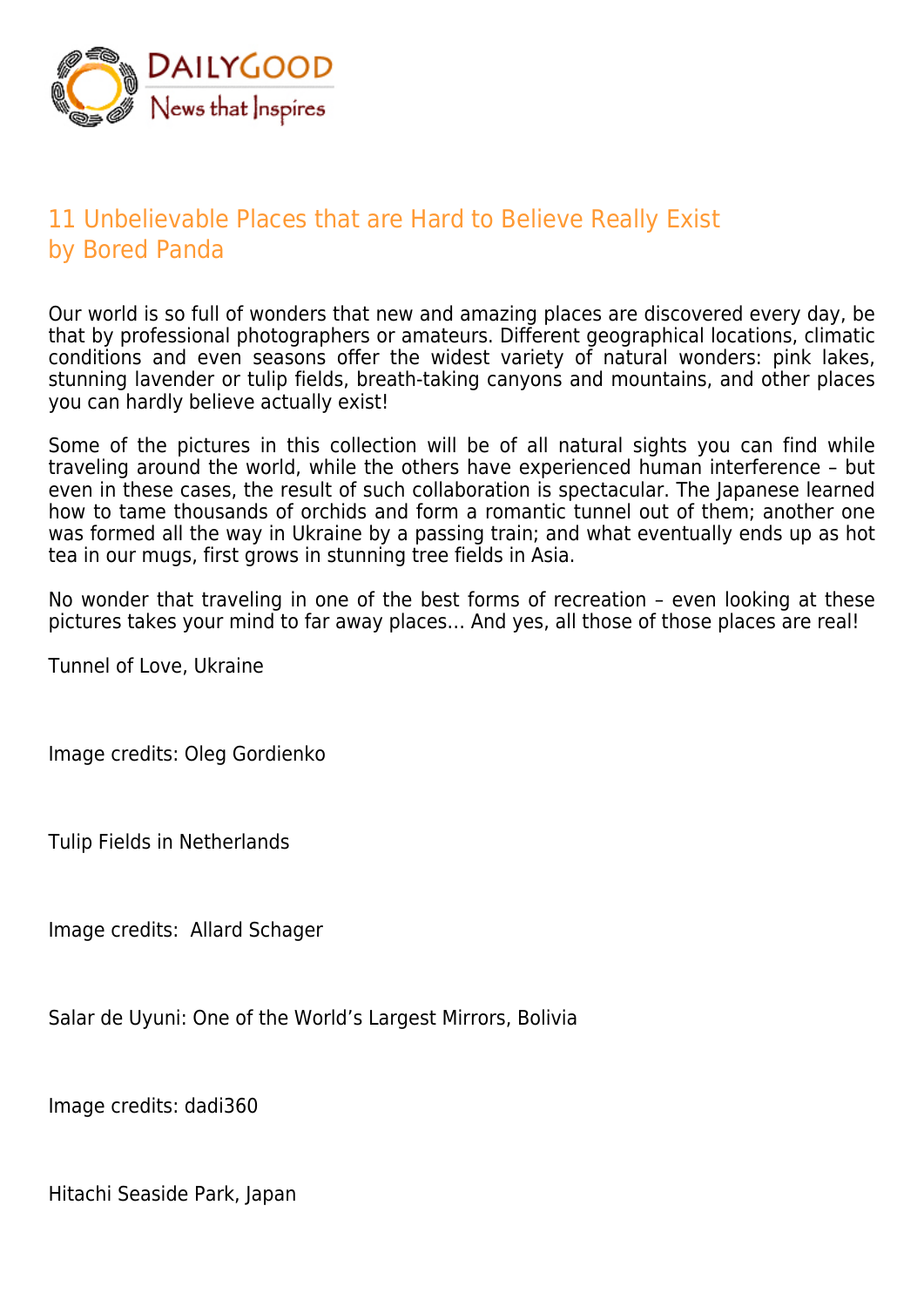Image credits: nipomen2 | sename777

Mendenhall Ice Caves, Juneau, Alaska

Image credits: Kent Mearig

Red Beach, Panjin, China

Image credits: MJiA

Bamboo Forest, Japan

Image credits: Yuya Horikawa, Tomoaki Kabe

Street in Bonn, Germany

Image credits: Adas Meliauskas

Wisteria Flower Tunnel in Japan

Image credits: imgur.com | mindphoto.blog.fc2.com

Black Forest, Germany

Image credits: Andy Linden